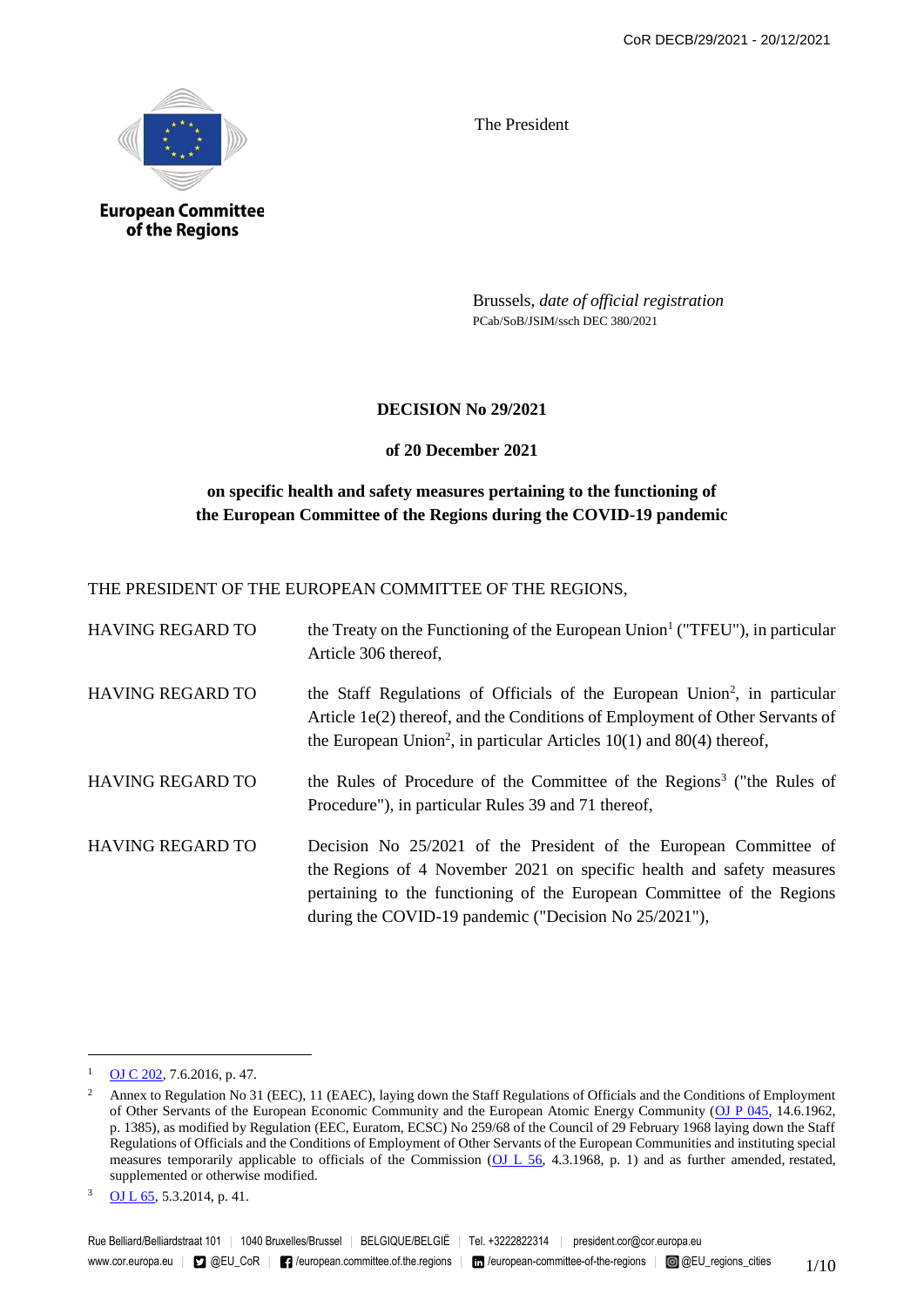| <b>HAVING REGARD TO</b> | Decision No 175/2021 of the Secretary-General of the European Committee   |
|-------------------------|---------------------------------------------------------------------------|
|                         | of the Regions of 22 November 2021 laying down implementing measures for  |
|                         | Decision No 25/2021 of the President of the European Committee of the     |
|                         | Regions of 4 November 2021 on specific health and safety measures         |
|                         | pertaining to the functioning of the European Committee of the Regions    |
|                         | during the COVID-19 pandemic ("Decision No 175/2021"),                    |
| <b>AFTER CONSULTING</b> | the Conference of Presidents and the chairs of the commissions as well as |
|                         | the Secretary-General ("the Secretary-General") and the Medical Service   |

#### WHEREAS:

1

(1) Following the improvement in the epidemiological situation throughout the Member States of the European Union ("the Member States") over the summer, the European Committee of the Regions ("the Committee") has, since September 2021, progressively stepped up its activities and, as a result, has adjusted to the gradual return of individuals to the Committee's premises 'in person'.

("the Medical Service") of the European Committee of the Regions,

- (2) Despite the overall effectiveness of the COVID-19 vaccination campaigns in the Member States, a steady deterioration in the epidemiological situation has been observed throughout the European Union over the last few weeks, in particular in the Member State where the Committee conducts most of its activities.
- (3) An examination of aggregated data on COVID-19 vaccination at the Committee, provided by the Medical Service, shows an estimated full vaccination coverage of over 94%. Yet, the latest available data show that full vaccination coverage in the Brussels-Capital region has stabilised at around  $58\%$ <sup>4</sup> while full vaccination coverage in the European Union is at  $66.8\%$ <sup>5</sup> on average, with a range between  $26.2\%$  and  $82\%$ <sup>5</sup>.
- (4) Combined with strict protective measures, the implementation of suitable access control measures provides the Committee with an objective tool to mitigate health and safety risks inherent in its operation during the COVID-19 pandemic, while allowing the pursuit of a gradual return to normality in carrying out Committee activities.
- (5) Having considerable potential for substantially reducing transmission risks, verifying the possession of a valid EU Digital COVID Certificate<sup>6,7</sup> helps provide reasonable assurance that the Committee's premises remain a healthy and safe working environment.
- (6) Pursuant to Article 6(1) of Decision No 25/2021, the President of the Committee ("the President") should, where appropriate, review the measures laid down in Decision No 25/2021 after assessment of the implementation thereof.

<sup>4</sup> Aggregated data as of 9 December 2021 provided by Sciensano – Belgian Institute for Health.

<sup>5</sup> Aggregated data as of 10 December 2021 provided by the European Centre for Disease Prevention and Control.

<sup>6</sup> Regulation (EU) 2021/953 of the European Parliament and of the Council of 14 June 2021 on a framework for the issuance, verification and acceptance of interoperable COVID-19 vaccination, test and recovery certificates (EU Digital COVID Certificate) to facilitate free movement during the COVID-19 pandemic (OJ L 211, 15.6.2021, p. 1).

<sup>7</sup> The EU Digital COVID Certificate ("EUDCC") may take the form of: a vaccination certificate within the meaning of Article 5 of Regulation (EU) 2021/953, or a test certificate within the meaning of Article 6 of Regulation (EU) 2021/953, or a certificate of recovery within the meaning of Article 7 of Regulation (EU) 2021/953.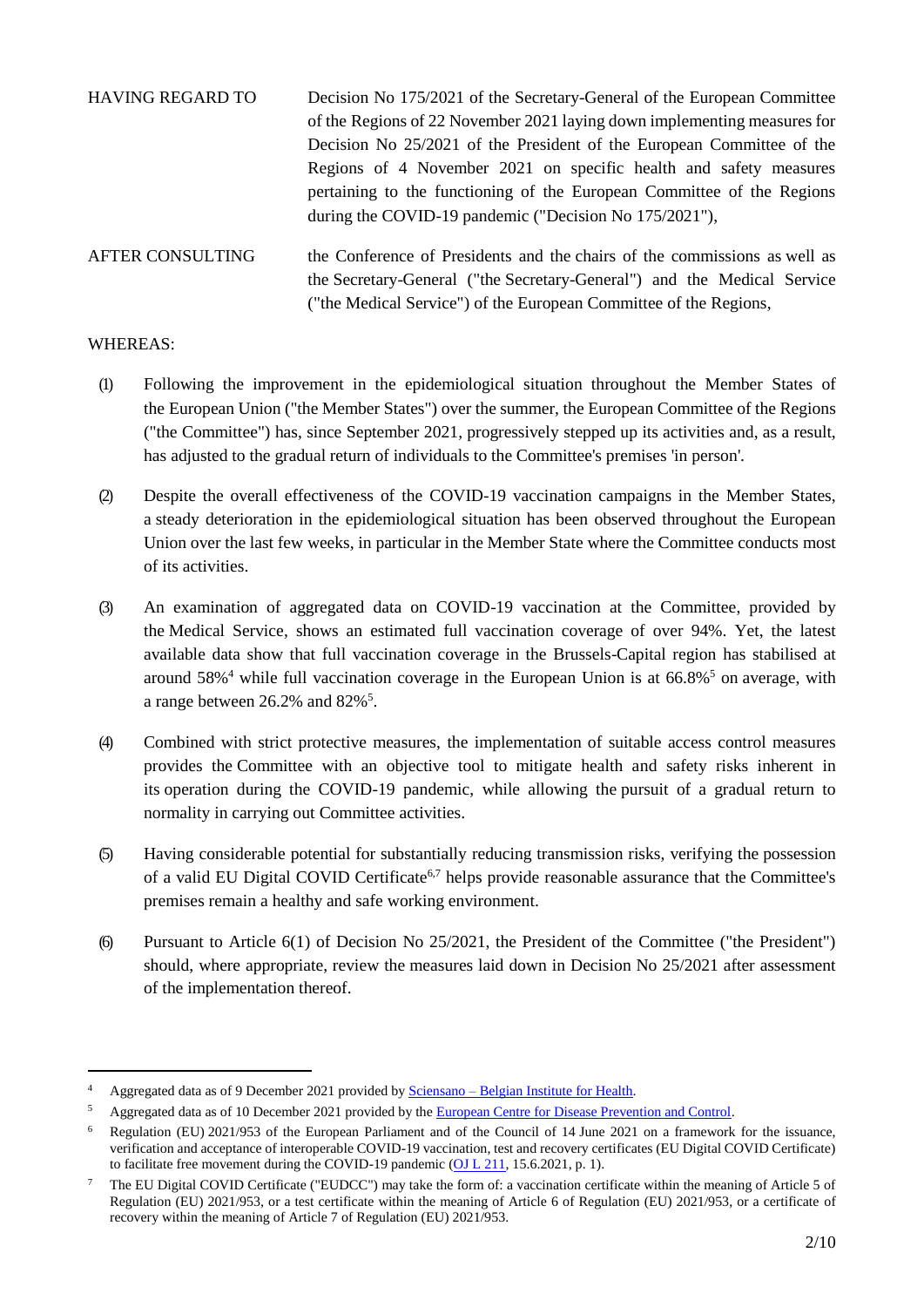(7) Following the monthly assessment of these measures, the President deems it appropriate to adapt the measures currently in effect, and thus to repeal Decision No 25/2021 and replace it with the present Decision.

HAS ADOPTED THIS DECISION:

# *Article 1*

#### **Definitions**

For the purpose of this Decision, the following definitions apply:

- (a) "activity" means any activity whose (co-)organisation is duly authorised by the Committee.
- (b) "in-person format" means a situation where all participants attend the same activity in person at the same activity venue.
- (c) "remote format" means a situation where all participants attend the same activity remotely through web conferencing or any other means of simultaneous online communication.
- (d) "hybrid format" means a situation where all participants attend the same activity but some of them do so in person at the same activity venue while others do so remotely through web conferencing or any other means of simultaneous online communication.
- (e) "activity venue" means the physical location where the activity takes place.
- (f) "the Committee's premises" means the infrastructure used by the Committee in the place where it has its seat, as well as that of other Union institutions, bodies, offices and agencies ("EUIs") in the same locality when used temporarily by the Committee.
- (g) "verified-access area" means an area access to which is limited to persons who, without prejudice to the derogations provided for in Article 4(5) and (7), hold in their name one of the certificates referred to in Article 4(4), point (a).
- (h) "badge holder" means a natural person who holds in their name an access pass<sup>8</sup> issued by an EUI that the Committee acknowledges as being valid.
- (i) "visitor" means any natural person who is not a badge holder.
- (j) "participant" means either a member of Committee staff ("staff members") attending an activity as they carry out their duties or any other badge holder – or, as the case may be, any visitor – whose attendance at an activity may entitle them to the reimbursement of certain expenses and/or the payment of certain allowances.

## *Article 2*

#### **Organisational arrangements**

1. Activities may be held in either remote format or in-person format. Remote format shall be favoured where there is no overriding Committee interest in holding the activity concerned in in-person format.

-

<sup>8</sup> For the purposes of this Decision, "*access pass*" shall be understood as excluding one-day access passes.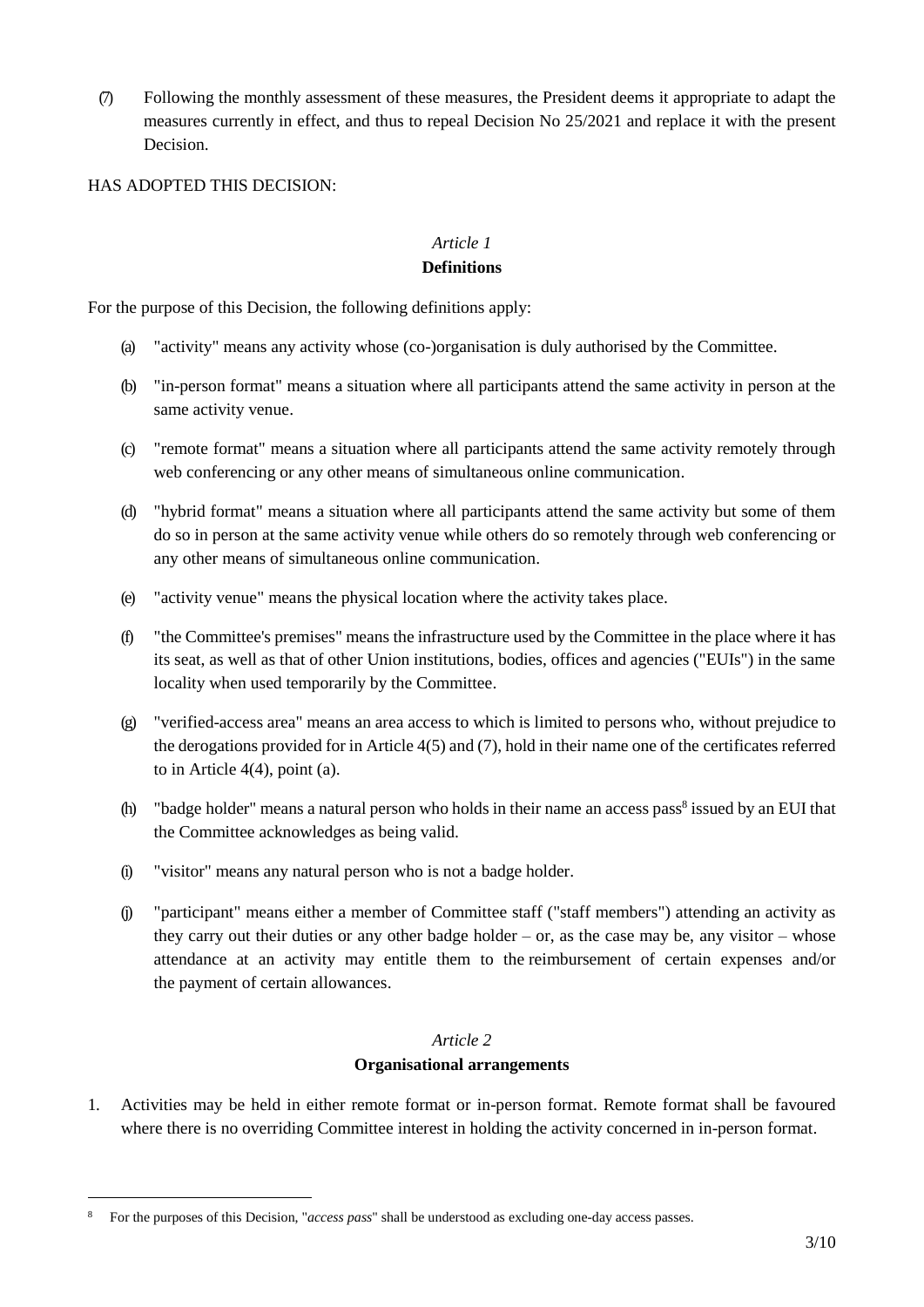- 2. Activities may also be held in hybrid format when they involve or have been (co-)organised by Committee members or duly mandated Committee alternates. The conditions for organising activities in hybrid format are appended to this Decision.
- 3. By way of derogation from paragraphs 1 and 2, the President may, after consulting the members of the Conference of Presidents, prescribe that a specific activity – or a set of activities – be held in a given format where the situation so warrants.
- 4. Activities may take place either on or away from the Committee's premises.
- 5. Without prejudice to the measures laid down in Articles 3 and 4, activities taking place away from the Committee's premises shall be (co-)organised in compliance with any national or local rules that are in effect in the locality where the activity venue is located.
- 6. The total number of participants attending, in person, an activity taking place on the Committee's premises shall be kept within the limits set by the administration and, where applicable, by the relevant national authorities, having regard to the maximum safe occupancy of meeting rooms and other related areas.
- 7. A participant invited to attend an activity in hybrid format shall indicate to the competent Committee department whether they will attend in person or remotely at the latest seven (7) calendar days before that activity starts.
- 8. Work-related group or individual visits scheduled by Committee members, duly mandated Committee alternates or staff members may take place in person on the Committee's premises. The same shall apply to non-work-related individual visits, provided that the number of guests accompanying the Committee member, the duly mandated Committee alternate or the staff member is limited to one (1). Paragraph 6 shall apply by analogy to the aforementioned visits.
- 9. The Secretary-General shall determine the organisational arrangements applicable to:
	- non-work-related group visits organised by the Visitors' Service of the Committee;
	- work-related seated lunches, walking dinners and receptions;
	- $\frac{1}{\sqrt{1-\frac{1}{\sqrt{1-\frac{1}{\sqrt{1-\frac{1}{\sqrt{1-\frac{1}{\sqrt{1-\frac{1}{\sqrt{1-\frac{1}{\sqrt{1-\frac{1}{\sqrt{1-\frac{1}{\sqrt{1-\frac{1}{\sqrt{1-\frac{1}{\sqrt{1-\frac{1}{\sqrt{1-\frac{1}{\sqrt{1-\frac{1}{\sqrt{1-\frac{1}{\sqrt{1-\frac{1}{\sqrt{1-\frac{1}{\sqrt{1-\frac{1}{\sqrt{1-\frac{1}{\sqrt{1-\frac{1}{\sqrt{1-\frac{1}{\sqrt{1-\frac{1}{\sqrt{1-\frac{1}{\sqrt{1-\frac{1}{\sqrt{1-\frac{1}{$

-

 $-$  staff social gatherings and similar events.

#### *Article 3*

## **Protective measures**

- 1. When physically present on the Committee's premises, every person shall, at all times:
	- (a) wear<sup>9</sup> a protective mask<sup>10</sup> covering their nose, mouth and chin<sup>11</sup>;
	- (b) observe physical distancing of at least one and a half  $(1.5)$  meters between them<sup>12</sup>; and

Protective masks shall be donned before entering the Committee's premises.

<sup>&</sup>lt;sup>10</sup> Either a medical face mask complying with the standard EN 14683:2019+AC:2019 or a filtering facepiece respirator (FFP2 class minimum), without exhalation valve, complying with the standard EN 149:2001+A1:2009. The Medical Service may allow a person to wear a full face shield when that person is, for duly substantiated medical reasons, unable to don a protective mask.

<sup>&</sup>lt;sup>11</sup> This point shall not apply to a person who has a long-term physical, mental, intellectual or sensory impairment that, in interaction with various barriers, may hinder their full and effective participation in society on an equal basis with others ("person with a disability") and who, as a result, is unable to wear either a protective mask or a full face shield. Such impairment shall be duly substantiated by means of a medical certificate.

<sup>&</sup>lt;sup>12</sup> This point shall not apply to a person with a disability and their personal aide when the latter assists the former.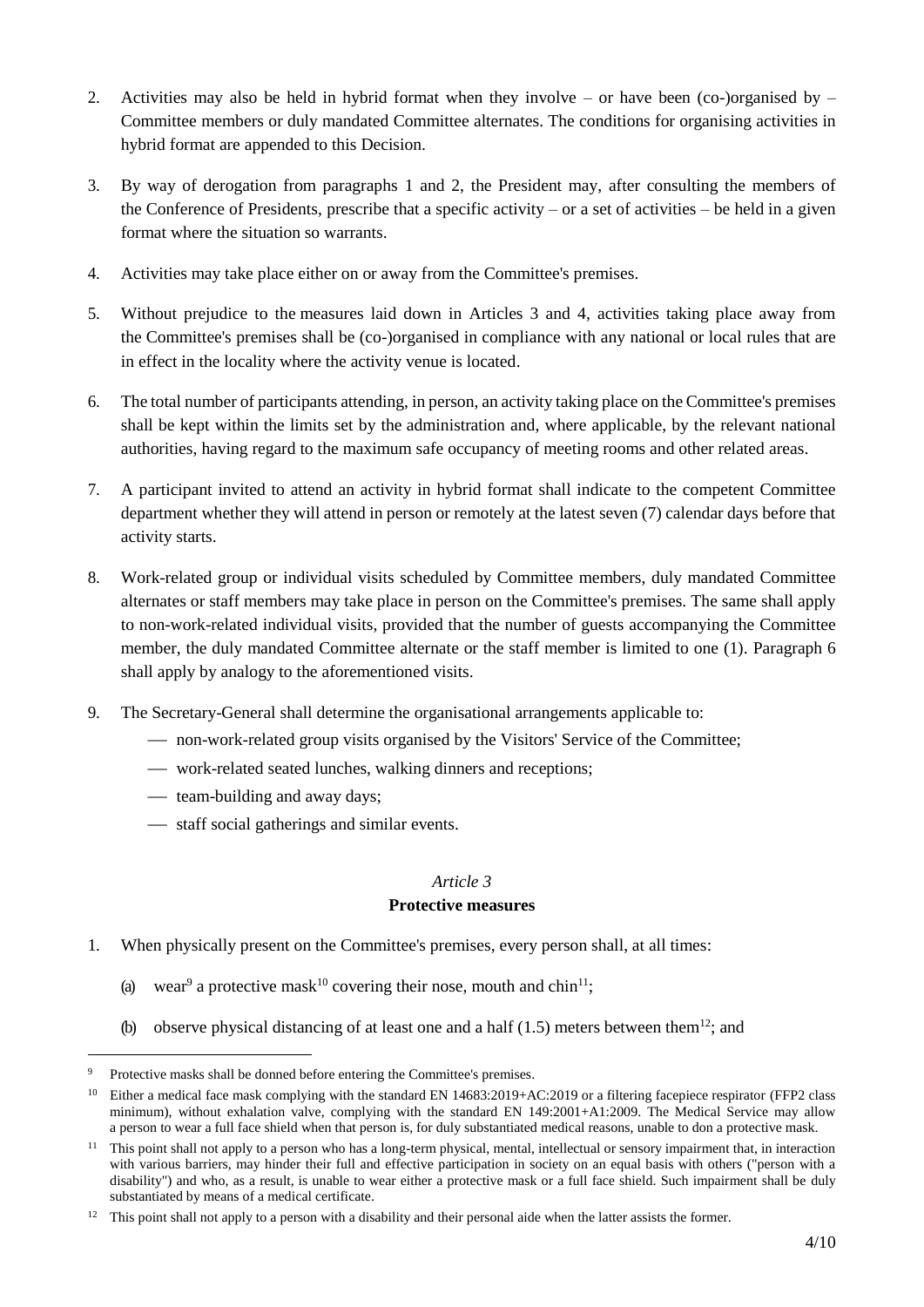- (c) comply with any complementary protective measures in effect at the Committee, as well as any health and safety instructions communicated either by staff members or by the chair or moderator of the activity attended.
- 2. A person may remove their protective mask when:
	- (a) chairing a meeting, moderating an event or delivering an oral statement, provided that all the persons in their vicinity are wearing a protective mask; or
	- (b) alone inside their personal office; or
	- (c) consuming food or beverages in dedicated areas.
- 3. Activity venues shall be arranged so as to allow participants to respect physical distancing. Committee members and duly mandated Committee alternates, as well as staff members, shall have precedence over other participants in accessing an activity venue when the layout required to respect physical distancing does not enable all participants wishing to attend in person to be physically present at the activity venue at the same time.
- 4. This Article shall apply without prejudice to any COVID-19-related restrictive or risk-mitigation measures that are in effect in the country where the Committee's premises are – or the activity venue is – located, or that are adopted by the competent authorities of the Committee and the European Economic and Social Committee. Natural persons to whom this Article applies shall comply with any such measures, in particular those relating to travelling to/from and staying in the country concerned.

# *Article 4* **Physical access**

- 1. Shall not be authorised to enter the Committee's premises any person who:
	- (a) shows any COVID-19-related symptoms $^{13}$ , or
	- (b) has had any COVID-19-related symptoms<sup>13</sup> within a period of fourteen  $(14)$  consecutive days preceding access to the Committee's premises, or
	- (c) has tested positive for or been diagnosed with COVID-19 within a period of fourteen (14) consecutive days preceding access to the Committee's premises.

The aforementioned requirements are cumulative.

-

2. By way of derogation from paragraph 1, when a person finds themselves in one of the situations referred to in paragraph 1, points (a) to (c), they may be authorised to enter the Committee's premises after providing the Medical Service with written confirmation<sup>14</sup> from a medical practitioner that they are not – or, as the case may be, no longer – infected with SARS-CoV-2.

<sup>&</sup>lt;sup>13</sup> These may include: a body temperature exceeding thirty-seven point seven degrees Celsius (37.7 °C) [fever]; cough; shortness of breath; fatigue; confusion; asthenia; myalgia; muscle or body aches; headache; anosmia [loss of smell] or ageusia [loss of taste]; pharyngitis [sore throat]; rhinorrhea [nasal congestion]; nausea or vomiting; diarrhoea.

<sup>&</sup>lt;sup>14</sup> A document dated more than forty-eight (48) hours before the person seeks access to the Committee's premises shall not be valid.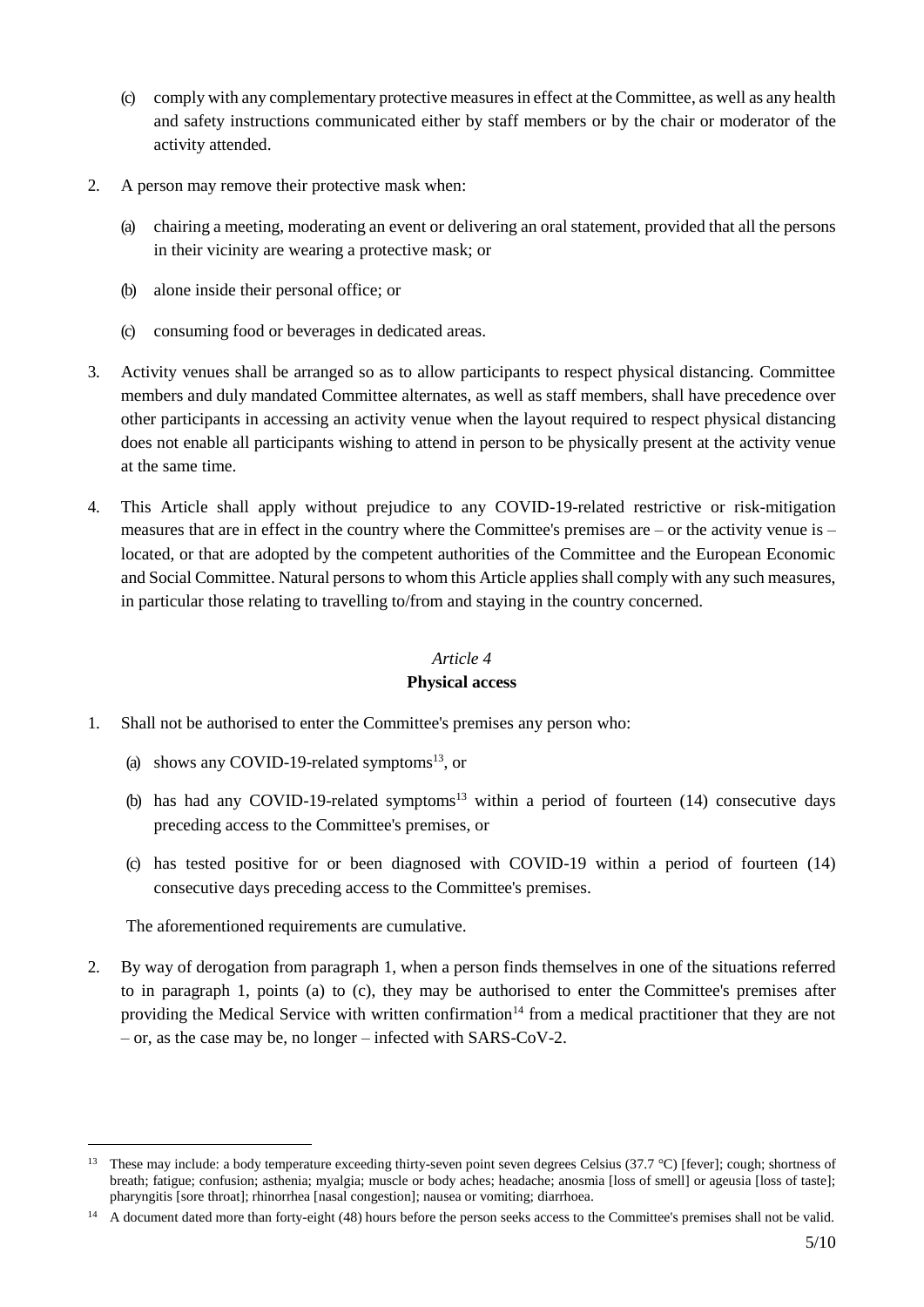- 3. By entering the Committee's premises, every person declares on their honour that they do not find themselves in one of the situations referred to in paragraph 1, points (a) to  $(c)$  – or, if paragraph 2 applies, that a medical practitioner has confirmed in writing<sup>14</sup> that they are not infected with SARS-CoV-2.
- 4. Shall not be authorised to enter a verified-access area any person who:
	- (a) does not hold in their name either one of the certificates<sup>7</sup> referred to in Article  $3(1)$  of Regulation (EU) 2021/953<sup>6</sup> or one of the third country-issued COVID-19 certificates referred to in Article 8(2) of Regulation (EU) 2021/953<sup>6</sup>, or
	- (b) holds in their name one of the certificates referred to in point (a) above but refuses to produce that certificate for verification of its validity, or
	- (c) holds in their name one of the certificates referred to in point (a) above that does not, however, meet the applicable requirements laid down in paragraph 9.
- 5. By way of derogation from paragraph 4, when a person finds themselves in one of the situations referred to in paragraph 4, points (a) to (c), they may be authorised to enter the verified-access area(s) concerned after providing the Medical Service with unequivocal evidence<sup>15</sup> that they have tested negative for COVID-19 following self-administration under the guidance or supervision of a trained health professional of a rapid antigen self-test that the Medical Service acknowledges as being valid.
- 6. By entering a verified-access area, every person declares on their honour that they hold in their name one of the certificates referred to in paragraph 4, point  $(a)$  – or, if paragraph 5 applies, that they selfadministered<sup>15</sup> a rapid antigen self-test that produced a negative result.
- 7. Notwithstanding paragraphs 4 to 6, the Secretary-General may, after receiving in writing the positive opinion of the medical officer of the Committee, authorise a person who, for duly substantiated reasons, is unable either to hold one of the certificates referred to in paragraph 4 or to self-administer a rapid antigen self-test as referred to in paragraph 5 to enter the verified-access area(s) concerned.
- 8. The Secretary-General shall lay down rules for the application of paragraph 4 to badge holders and visitors, including the list of the verified-access areas (if any) identified within the Committee's premises as well as the arrangements for verifying<sup>16</sup> the possession and validity of the certificates referred to in paragraph 4, point (a). Neither the data concerning health contained in the aforementioned certificates nor the outcome of the verification shall be stored, transferred or otherwise processed.
- 9. Shall be considered valid:

1

- (a) A vaccination certificate issued for:
	- $(i)$  a COVID-19 vaccine<sup>17</sup> that has been granted marketing authorisation either pursuant to Regulation (EC) No 726/2004 or by the competent authority of a Member State pursuant to Directive 2001/83/EC, or

<sup>&</sup>lt;sup>15</sup> A self-test carried out more than forty-eight (48) hours before the person seeks access to the Committee's premises shall not be valid.

<sup>&</sup>lt;sup>16</sup> Verification shall be carried out by a natural person, by means of either a visual check or barcode scanning.

<sup>17</sup> Within the meaning of Article 2(3) of Regulation (EU) 2021/953.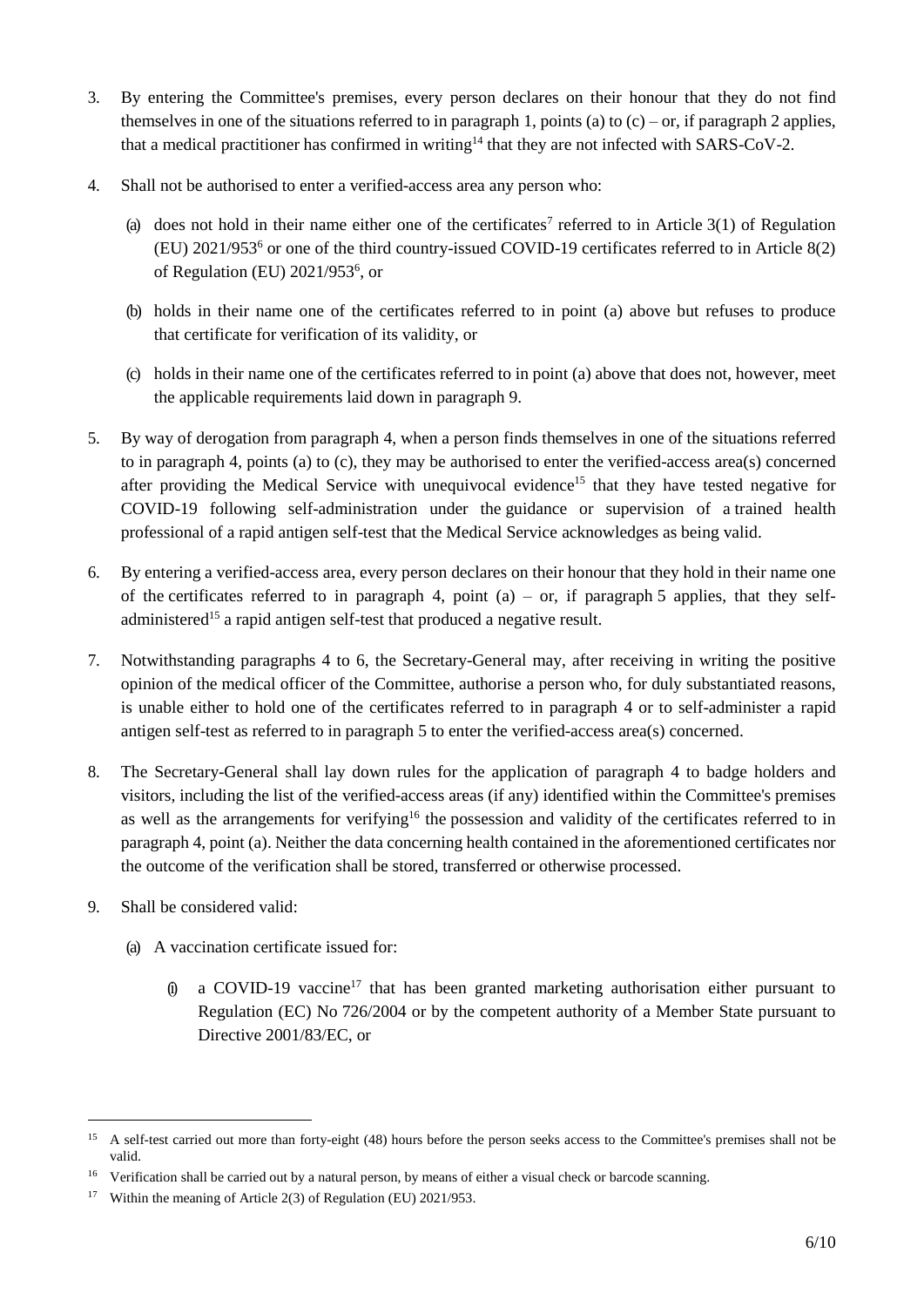- (ii) a COVID-19 vaccine<sup>17</sup> the distribution of which has been temporarily authorised pursuant to Article 5(2) of Directive 2001/83/EC, or
- (iii) a COVID-19 vaccine<sup>17</sup> that has completed the emergency use listing procedure laid down by the World Health Organization,

in respect of which the person completed<sup>18</sup> the applicable vaccination scheme:

- (b) A test certificate indicating that the negative result produced by the test was obtained within the period of:
	- (i) seventy-two (72) hours preceding access to the Committee's premises, for a NAAT test<sup>19</sup>, or
	- (ii) forty-eight (48) hours preceding access to the Committee's premises, for a rapid antigen test<sup>20</sup>;
- (c) A certificate of recovery indicating that the person was first subject to a NAAT test<sup>19</sup> that produced a positive result on a date falling within the period of one hundred eighty (180) consecutive days preceding access to the Committee's premises.
- 10. This Article shall apply without prejudice to any COVID-19-related restrictive or risk-mitigation measures that are in effect in the country where the Committee's premises are – or the activity venue is – located, or that are adopted by the competent authorities of the Committee and the European Economic and Social Committee. Natural persons to whom this Article applies shall comply with any such measures, in particular those relating to travelling to/from and staying in the country concerned.

#### *Article 5*

## **Implementing measures**

- 1. The Secretary-General may, as appropriate, issue instructions or adopt implementing measures to, where necessary, further specify and give effect to any provision of this Decision, in compliance with the latter. He or she shall monitor compliance with this Decision.
- 2. Any infringement of either this Decision or any of the instructions or implementing measures referred to in paragraph 1 may result in action being taken under the Rules of Procedure and the Code of Conduct for Members of the European Committee of the Regions<sup>21</sup>, the Staff Regulations of Officials of the European Union<sup>2</sup> and the Conditions of Employment of Other Servants of the European Union<sup>2</sup>, any relevant contractual instrument concluded by the Committee or any applicable national law.
- 3. Based on the advice of the Medical Service, the Secretary-General may suspend in whole or in part the application of Articles 3 or 4 where the health and safety situation either in the place where the activity venue is located or on the Committee's premises no longer requires implementation of these provisions.

1

<sup>&</sup>lt;sup>18</sup> The person shall have received their last shot of COVID-19 vaccine at the latest on the fifteenth (15<sup>th</sup>) consecutive day preceding access to the Committee's premises.

<sup>19</sup> Within the meaning of Article 2(4) of Regulation (EU) 2021/953.

<sup>&</sup>lt;sup>20</sup> Within the meaning of Article 2(5) of Regulation (EU) 2021/953.

<sup>21</sup> OJ L 20, 24.1.2020, p. 17.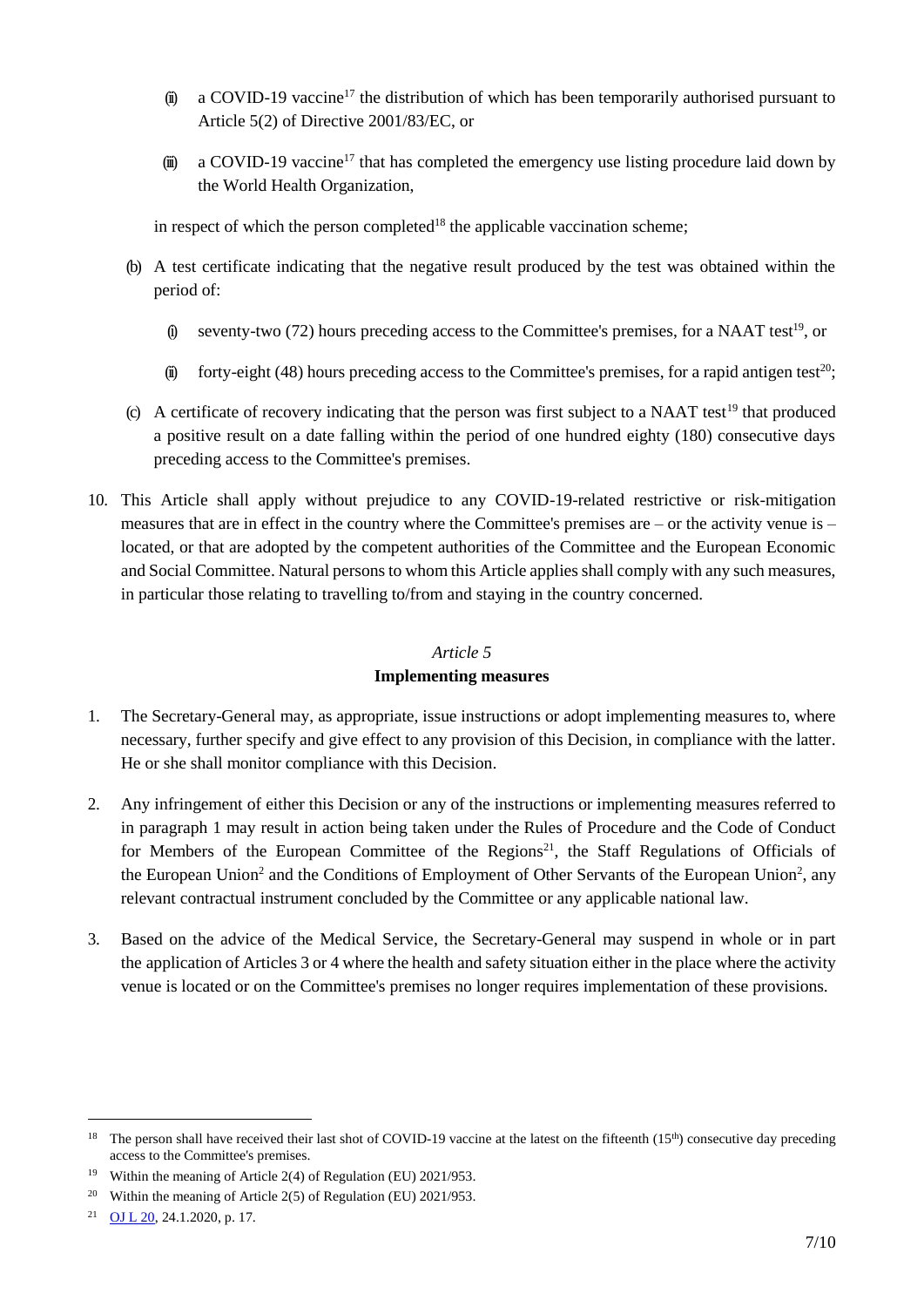# *Article 6*

# **Final provisions**

- 1. Implementation of the measures set out in this Decision shall be assessed monthly by the President, based on the advice of the Medical Service. Where appropriate, the President shall revise the aforementioned measures following the monthly assessment.
- 2. Decision No 25/2021 is hereby repealed. References to the repealed Decision in acts and other documents of the Committee shall be construed as references to this Decision.
- 3. Decision No 175/2021 shall cease to have effect.
- 4. This Decision shall enter into force on 1 January 2022 and shall lapse on 30 April 2022.

Done at Brussels, 20 December 2021.

Apostolos Tzitzikostas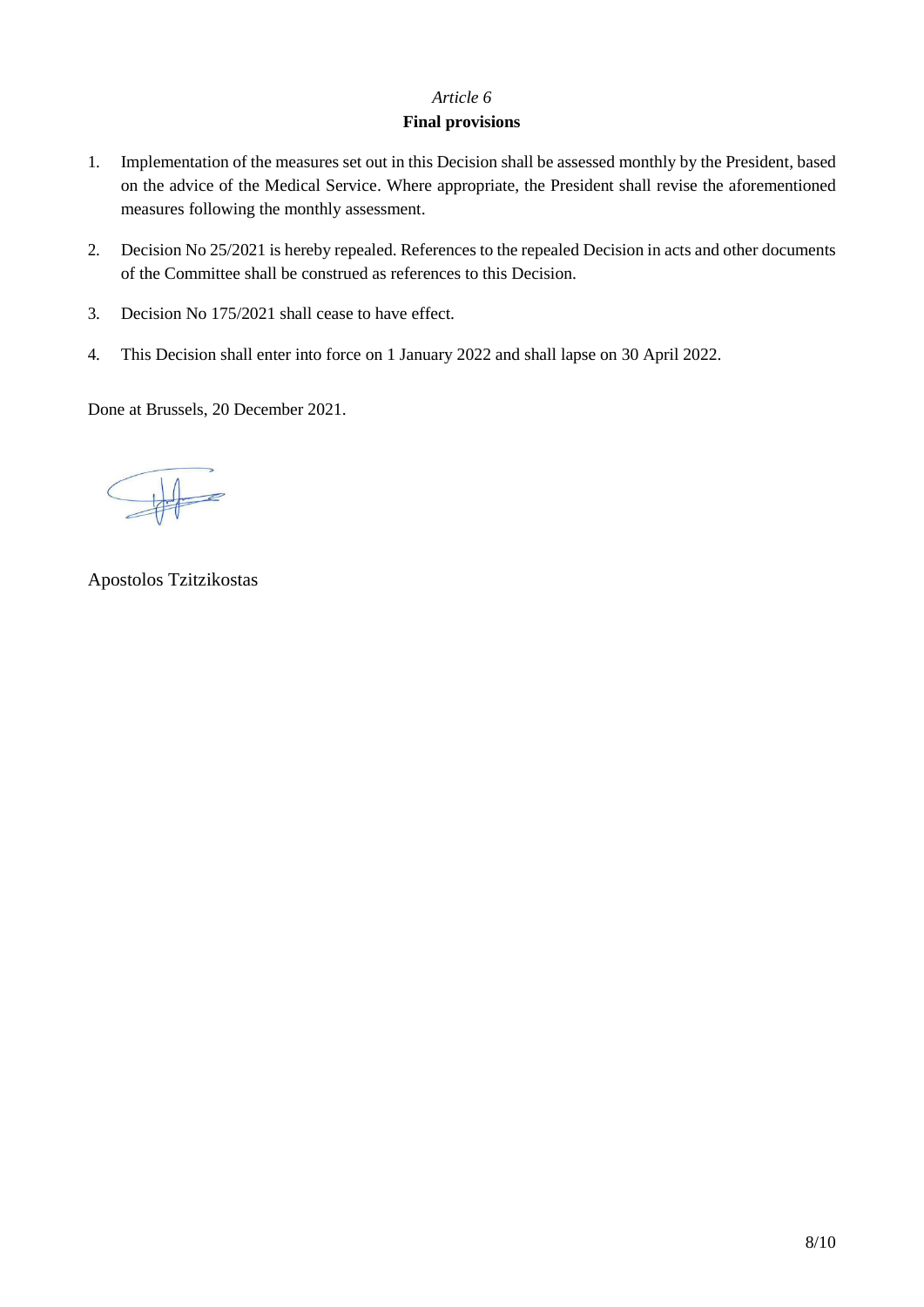## **APPENDIX**

### **Conditions for organising activities in hybrid format**

## **I. Availability of suitably equipped rooms:**

Activities taking place in hybrid format at the Committee's premises are dependent on the availability of rooms equipped with the necessary technical installations, taking into account applicable health legislation on the maximum number of participants allowed and social distancing measures. Adequate information will be provided prior to the activities to all registered participants and be displayed on the Committee's premises.

Without prejudice to the requirements laid down in Section IV below, the organisers of the activity shall inform the Secretary-General at least one (1) week in advance of their intention to organise an activity in hybrid format, as well as of the total number of participants attending in person that they are expecting, so that the Secretary-General can ensure that this number is kept within the maximum safe occupancy limits, both of the individual meeting rooms concerned and of all the areas in the Committee's premises.

If the number of participants confirming their attendance in person exceeds the capacity of the room, the chair of the meeting or the moderator of the event shall establish priority based on the following criteria: chairs and vice-chairs, chairs of political groups/political coordinators, rapporteurs, persons specifically invited as speakers, and at least one representative per Member State, if possible. Where possible, presence in the room shall reflect the membership of the various political groups on a proportional basis.

Participants who cannot be seated in the main room shall be invited to sit in adjacent rooms. They shall be informed about the seating arrangements in good time.

For active participation in the activity (speaking, listening and voting), participants shall bring their own IT device and headphones.

# **II. Interpreting:**

The language arrangements for activities held in hybrid format shall be adapted in line with the interpreting resources technically available.

The Committee's administration shall continue to work with interpreting service providers to ensure that the aforementioned language arrangements are as extensive as possible.

# **III. Voting:**

Live hybrid voting will only be available for the Bureau, Plenary Session and commission meetings held on the Committee's premises. Participants in the room will use a dedicated keypad, and remote participants will vote through a dedicated application; both types of vote will be added up automatically.

# **IV. Activities taking place away from the Committee's premises that requires services financed by the Committee:**

Holding an activity in hybrid format away from the Committee's premises may require launching the usual calls for tender for interpreting services and for renting booths and technical material, and selecting another service provider tasked with setting up the activity. Accordingly, where the aforementioned services are necessary for an activity taking place away from the Committee's premises to be organised in hybrid format and they are to be financed by the Committee, the following three requirements shall be met: